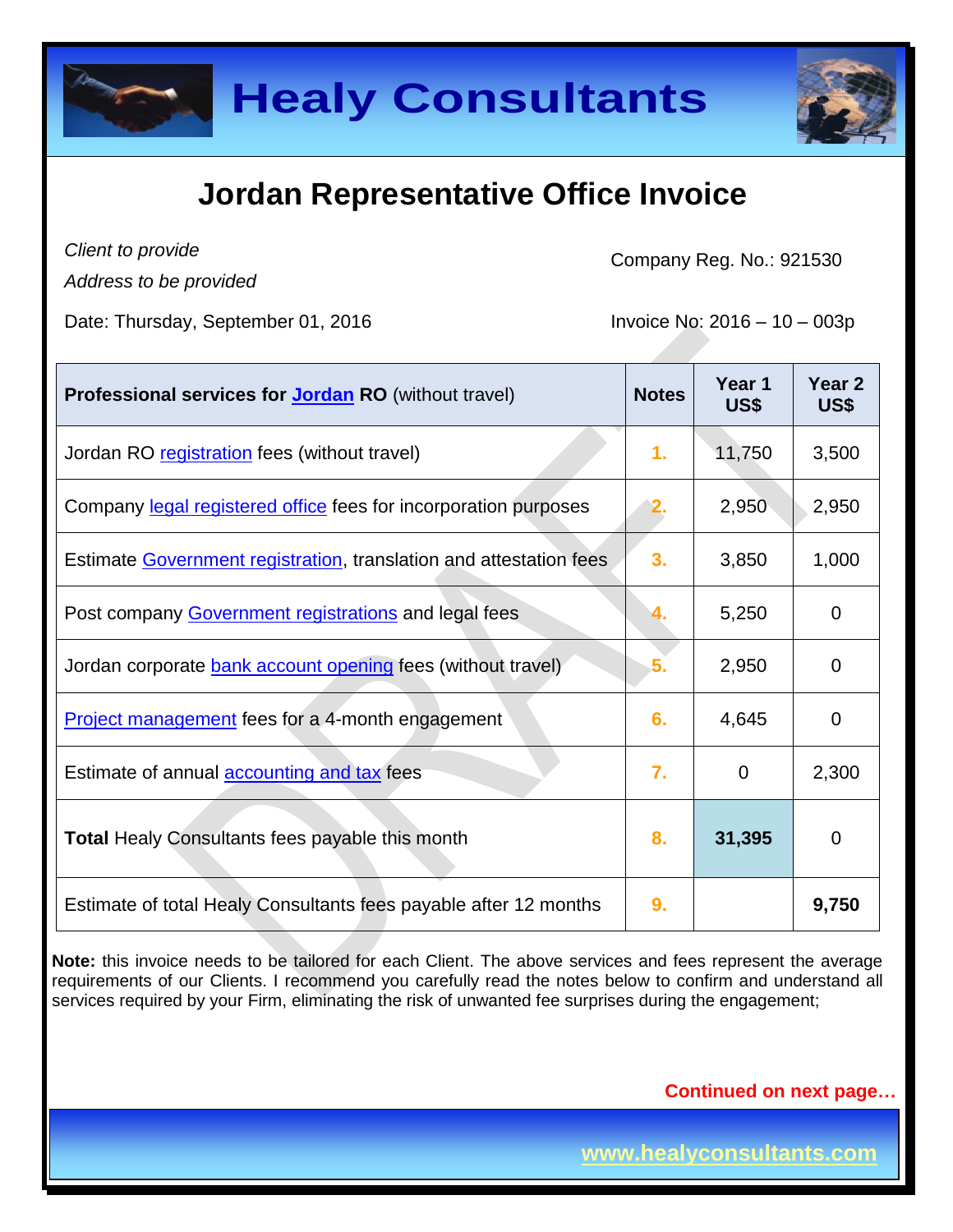

### **Jordan Representative Office Invoice**

#### *Notes to invoice above*

**1.** Healy Consultants fees to efficiently and effectively complete Jordan company registration within [5](http://www.healyconsultants.com/jordan-company-registration/fees-timelines/#timelines)  [weeks](http://www.healyconsultants.com/jordan-company-registration/fees-timelines/#timelines) by **i)** choosing the optimum regulatory license for our Client's business activities; **ii)** reserving a company name with [Jordanian Chamber of Commerce](http://www.jocc.org.jo/index_en.php) (JOCC); **iii)** settling our accountant and lawyer fees and **iv)** preparing a high quality company incorporation application for [Jordan Ministry of Industry and Trade;](http://www.mit.gov.jo/EN/Pages/UnderConstruction.aspx)

All [engagement fees](http://www.healyconsultants.com/company-registration-fees/) (click link) are agreed and paid up front and agree to the fees published on our country web pages. Consequently, there are no hidden fees, surprises or ambushes throughout the engagement. All engagement deadlines are agreed up front in the form of a [detailed project](http://www.healyconsultants.com/index-important-links/example-project-plan/)  [plan,](http://www.healyconsultants.com/index-important-links/example-project-plan/) mapping out [deliverables](http://www.healyconsultants.com/deliverables-to-our-clients/) by week throughout the engagement term;



Every week during the engagement, Healy Consultants will email our Client a detailed status [update.](http://www.healyconsultants.com/index-important-links/weekly-engagement-status-email/) Our Client is immediately informed of engagement problems together with solutions. Your dedicated engagement manager is reachable by phone, Skype, live chat and email and will communicate in your preferred language;

**2.** In accordance with Jordan [Company Law,](https://www.sdc.com.jo/english/index.php?option=com_content&task=view&id=227&Itemid=63) an RO shall as from the date of its incorporation have a legal registered office in Jordan, to which all official government communications and notices may be addressed. To comply with this statutory requirement, Healy Consultants' Jordan office will be the registered office address for your company. Thereafter, this address will be used to receive government correspondence including **i)** tax letters **ii)** notice of the legal annual return; and **iii)** all government communications. Most of our Clients wish to place [Healy Consultants'](http://www.healyconsultants.com/corporate-outsourcing-services/company-secretary-and-legal-registered-office/) office address on invoices, contracts, websites and business cards;

Immediately after legal company incorporation, our Client must secure and certify by the Greater [Amman Municipality](http://www.ammancity.gov.jo/en/gam/index.asp) a 12 months lease agreement for office premises in Amman. If this service is required to be provided by Healy Consultants, our fee for the same amounts to US\$2,950. The annual rental fee will be payable directly to the landlord. Healy Consultants the estimated annual fee for a one person office space amounts to US\$4,500;

**3.** This fee is an estimate of Jordan government, translation and attestation costs payable during your Firm's engagement. All the above mentioned fee payments will be supported by original receipts and invoices. Examples of Government costs include **i)** reserving the company name with the [Ministry of Industry and Trade](https://www.mit.gov.jo/) or **ii)** paying the license fee. Following engagement completion, Healy Consultants will refund our Client any excess of funds received over actual Government costs paid;

**Continued on next page…**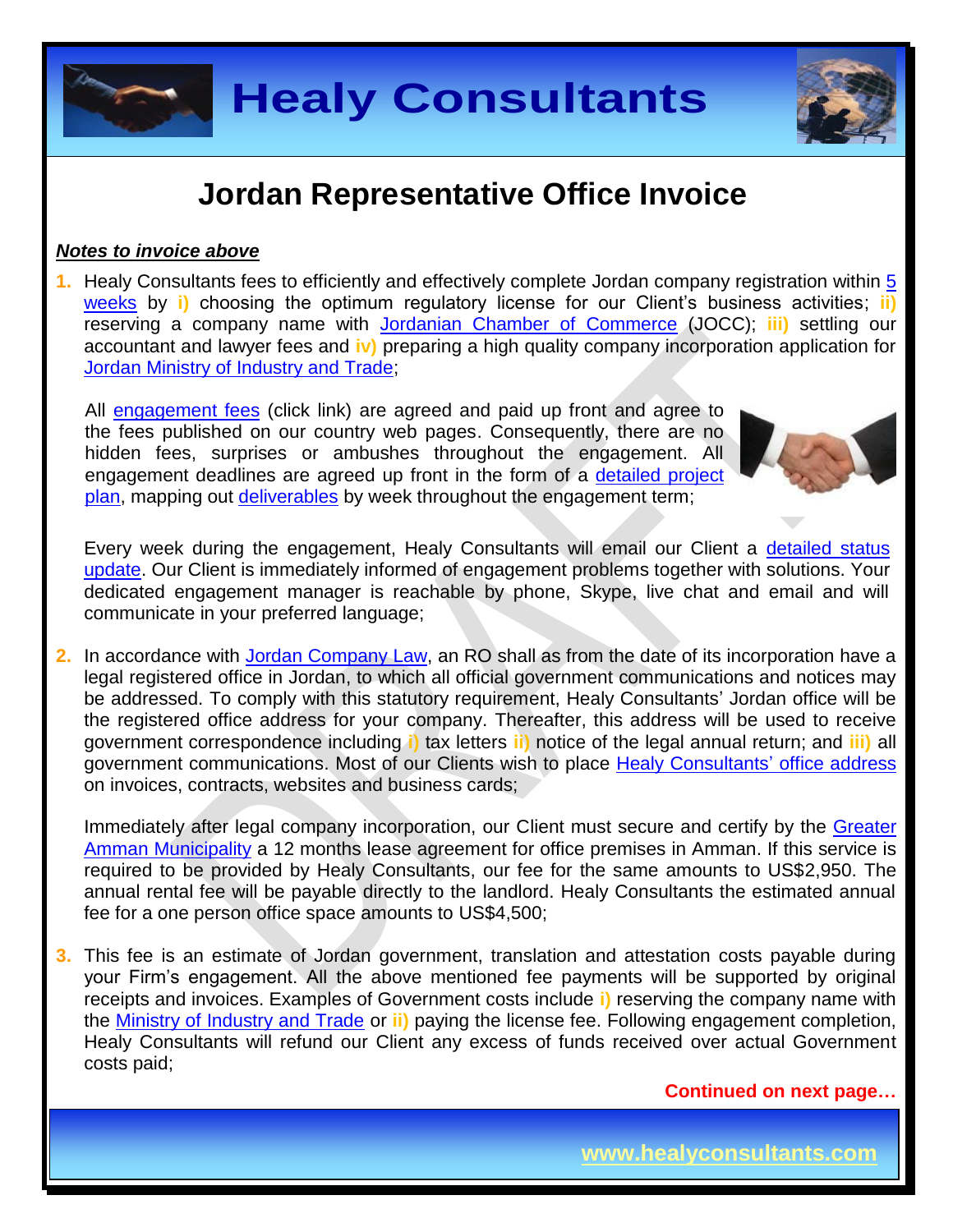



#### **Jordan Representative Office Invoice**

**4.** Immediately after the company is legally registered, it is neccesary to complete registrations including **i)** securing a [Chamber of Commerce](http://www.jocc.org.jo/index_en.php) Certificate; **ii)** secure Municipal approval for office premises; and **iii)** obtain a Municipal License. Only when our Client has chosen their first employee, Healy Consultants can assist our Client register for social security; ;

As always, Healy Consultants will negotiate with all third parties to eliminate or reduce additional engagement costs. For transparency purposes, all third party fee payments will be supported by original receipts and invoices. Examples of possible third party payments include **i)** embassy fees **ii)** notary public costs **iii)** official translator fees;

**5.** Healy Consultants will be pleased to open a Jordan corporate bank account without our Client travel. It is a time consuming task, and Healy Consultants will shelter our Client from the associated administrative challenges. As you can appreciate, it is a difficult task to obtain bank account approval through a newly formed company when shareholders, directors and bank signatories reside overseas. Healy Consultants will prepare a business plan for the bank to optimize the probability of corporate bank account approval. Depending on our Client's business and nationality, there is a 20% probability the banks will request a bank signatory to travel for a one-hour bank interview. Healy Consultants will try its best to negotiate with the bank for a travel exemption. If our Client must travel to Jordan for corporate bank account opening, Healy Consultants will refund our Client US\$950;

If our Client is not comfortable with only a Jordanian corporate bank account, Healy Consultants will be pleased to open [an international corporate bank account](http://www.healyconsultants.com/international-banking/) (click link) outside of Jordan. Examples include New York, Germany, Liechtenstein, Austria, Bulgaria, South Africa, Australia, London, South America or Dubai. All banks will be top tier banks in these countries with excellent internet banking services. Example of our global banking partners include HSBC, Standard Chartered Bank, Citibank, Barclays, Standard bank, ANZ bank, VTB bank, UBS, Credit Suisse;







**Continued on next page…**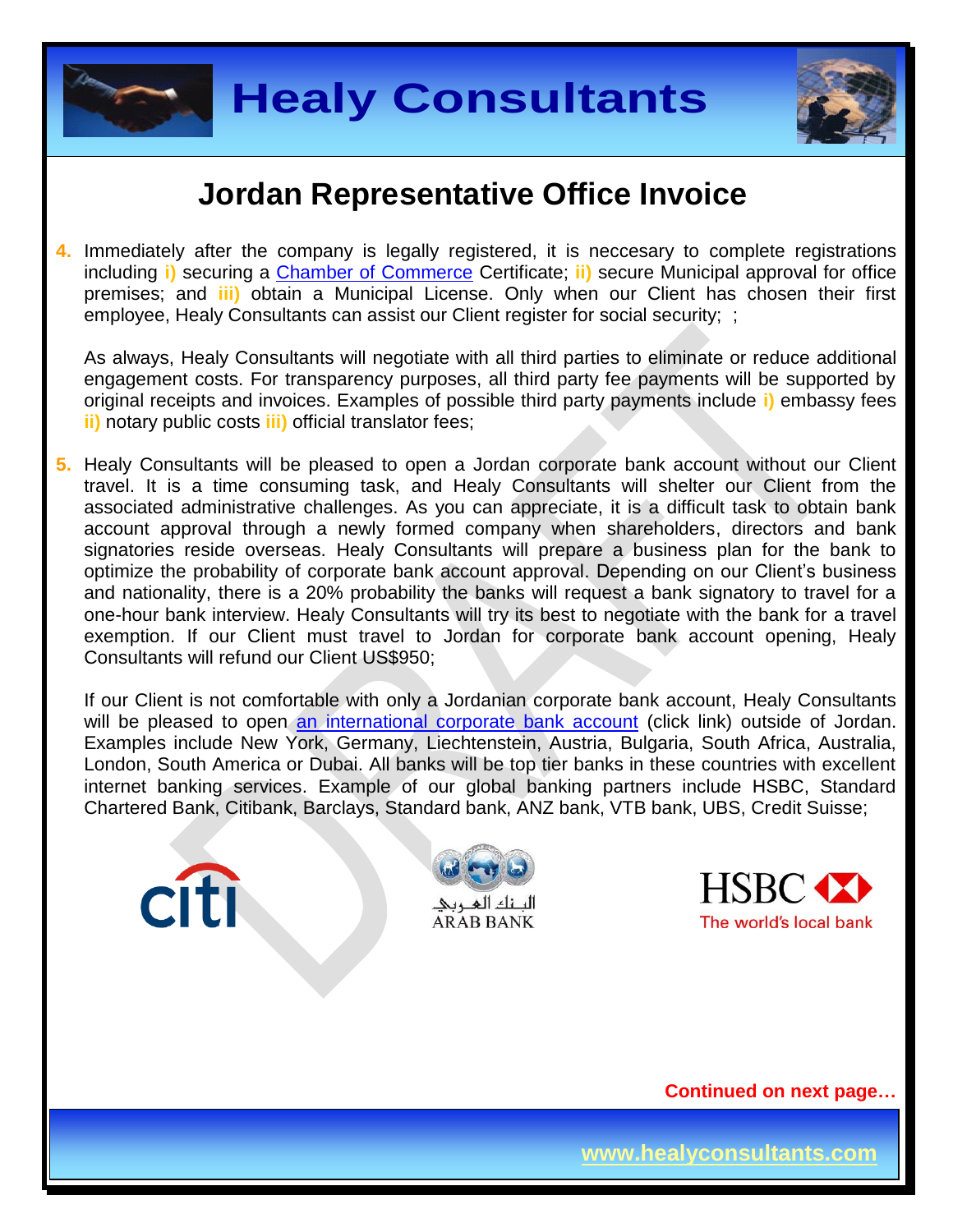



#### **Jordan Representative Office Invoice**

The banks enjoys ultimate power of approval of corporate bank account applications. Consequently, guaranteed success is outside of Healy Consultants' control. What is inside our control is the preparation and submission of a high quality bank application that maximizes the likelihood of approval. To date, we enjoy a 100% approval record because of our global banking [relationships](http://www.healyconsultants.com/international-banking/corporate-accounts/) and determination.

Global banks continue to tighten corporate bank account opening procedures, their internal compliance departments completing more thorough due diligence of Clients. Consequently, our Clients should expect the bank account approval period to take up to 4 weeks. Furthermore, global banks now require evidence of proof of business in the country where the corporate bank account will be, including sales contracts or lease agreement;

**6.** This cost includes Healy Consultants fees to thoroughly research and plan Jordan [business set up](http://www.healyconsultants.com/jordan-company-registration/) for our Client including **i)** payment of retainer fees to multiple lawyers, accountants and other consulting firms; **ii)** preparing a detailed [project plan](http://www.healyconsultants.com/index-important-links/example-project-plan/) with time lines; **iii)** time taken to determine the optimum Jordan corporate structure, including preparation of a detailed comparison table of entities; **iv)** ascertain the specific accounting, tax, [legal and compliance](http://www.healyconsultants.com/about-us/key-personnel/cai-xin-profile/) considerations; **v)** finding solutions to [challenges that occur](http://www.healyconsultants.com/engagement-project-management/) throughout the engagement and **vi)** completing a detailed, 23 page [engagement strategy document](http://www.healyconsultants.com/engagement-strategy/) from all of the above;

This cost also includes Healy Consultant's fees to efficiently and effectively [project manage](http://www.healyconsultants.com/project-manage-engagements/) and timely complete our Client's engagement including **i)** injecting the paid up share capital on our Client's behalf and **ii)** collating and supervising the legalisation and attestation of all documents **iii)**  weekly detailed [engagement status updates](http://www.healyconsultants.com/index-important-links/weekly-engagement-status-email/) to our Client and **iv)** weekly Friday conference call and **v)** finding solutions to unexpected challenges throughout the engagement;

Healy Consultants project management fees also include the time taken to devise the strategies as to how to **i)** minimise the [engagement period](http://www.healyconsultants.com/jordan-company-registration/fees-timelines/) **ii)** complete the engagement without our Client travelling **iii)** avoid the need for a [local Jordan](http://www.healyconsultants.com/national-shareholder-services/) shareholder **iv)** minimise tax using a Jordan freezone and **v)** avoid the need for a specific regulatory license;

The Jordan LLC registration is a long and complicated process for foreign investors. Healy Consultants will liaise with multiple independent lawyers and accounting firms to ensure that **i)** your Firm complies with Jordan commercial regulations **ii)** your Firm's interests are well protected and **iii)** your Firm enjoys all possible tax benefits;

**Continued on next page…**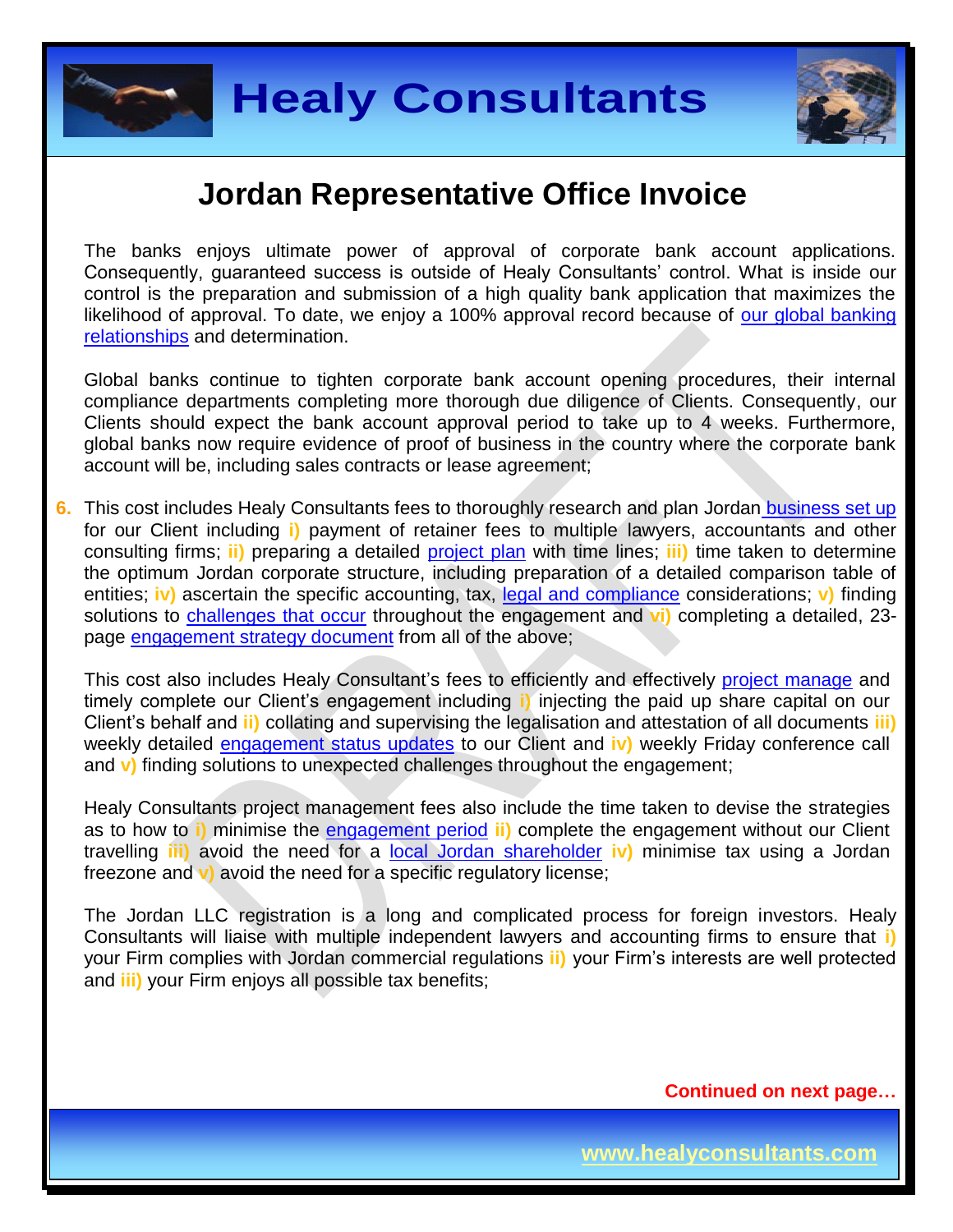



### **Jordan Representative Office Invoice**

**7.** For an active trading company, these **[accounting and tax](http://www.healyconsultants.com/jordan-company-registration/accounting-legal/)** fees are an estimate of Healy Consultants fees to efficiently and effectively discharge your annual company accounting and tax obligations. Following receipt of a set of draft accounting numbers from your company, Healy Consultants will more accurately advise accounting and tax fees. For a dormant company, Healy Consultants fees are only US\$950;



- 
- **8.** All fees quoted in this invoice correspond to fees quoted [on Healy Consultants' website.](http://www.healyconsultants.com/company-registration-fees/) Please review this invoice carefully to identify errors. During the rush of the business day, it is possible that Healy Consultants inadvertently made fee calculation errors, typing errors or omitted services or omitted historic fee payments from Clients. In the unfortunate event you identify invoice errors, please revert to me directly re the same. I apologize in advance if I or my staff made invoice errors;
- **9.** Assuming our Clients' re-engage Healy Consultants in year 2, this fee is an estimate of the fees payable next year, 12 months after the date of company registration;
- **10.**Engage Healy Consultants to [project manage](http://www.healyconsultants.com/project-manage-engagements/) business set up in every country on the planet. We are the best in the [world](http://www.healyconsultants.com/best-in-the-world/) at what we do, timely completing the  $A$  to  $Z$  of every country engagement;
- **11.**The fees quoted in this invoice are a prediction of the fees required to efficiently and effectively complete this engagement in a timely manner. If during the engagement Healy Consultants realizes that the project is more complex than anticipated, requiring a large additional investment of time, my Firm will revert to request additional fees. If Healy Consultants completes the engagement faster than expected and more easily than expected, Healy Consultants is happy to refund some fees to our Client;
- **12.**Representative office business activities are limited to i) market research ii) Client after sales support and  $\overline{iii}$  promoting the business of the parent company and  $\overline{iv}$  research and development. A Representative office i) must lease office premises and ii) but cannot issue sales invoice to Clients' nor *iii*) sign local sales. A Representative office cannot import and export goods;
- **13.**In accordance with [Jordan Company Law,](https://www.sdc.com.jo/english/index.php?option=com_content&task=view&id=227&Itemid=63) the issued share capital of US\$70,650 must be deposited to the company bank account before the company is fully registered. To optimize engagement efficiency and minimize delays, Healy Consultants is happy to deposit these funds on behalf of our clients;

**Continued on next page…**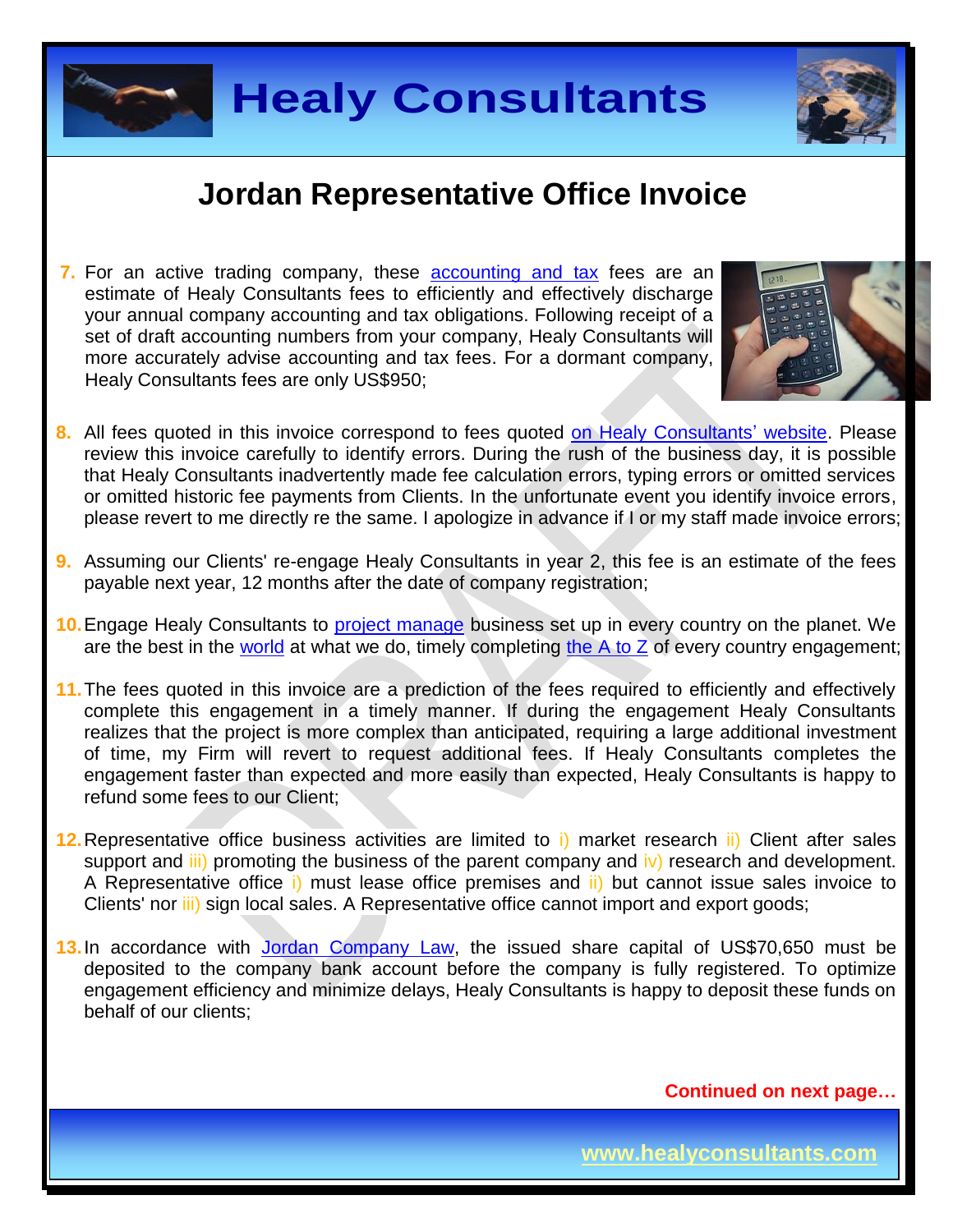



#### **Jordan Representative Office Invoice**

- **14.**Depending on our Client's business and nationality, the Jordanian Government may require a special regulatory license to carry on your business in the country. Healy Consultants will assist our Client secure license approval; there may be additional engagement fees. However, the Government enjoys ultimate power of approval of company registrations and business licenses;
- **15.**To assist our Clients to minimize foreign exchange costs, we offer the payment in SG\$, Euro, Pounds or US\$. Kindly let me know in which currency your Firm prefers to settle our fees and I will send an updated invoice, thank you;
- **16.** Some of our Clients' engage Healy Consultants to [recruit \(click link\)](http://www.healyconsultants.com/corporate-outsourcing-services/how-we-help-our-clients-recruit-quality-employees/) local employees. We have a lot of experience in this area and we are quite skilled at securing quality candidates for our Clients';
- 17. If our Client requires nominee non-resident shareholder and director services [\(click link\),](http://www.healyconsultants.com/corporate-outsourcing-services/nominee-shareholders-directors/) Healy Consultants will be pleased to assist. Our fee for professional, passive nominee non-resident corporate shareholder amounts to US\$2,100 per annum. Our fee to be both nominee non-resident director and shareholder amounts to US\$6,600 per annum. If your Firm requires a nominee resident shareholder, our fee amounts to US\$16,600. Being the sole shareholders and sole director of a Client's company exposes Healy Consultants to reputation, litigation and financial risk;
- **18.** If our Client and Healy Consultants properly plan this engagement, our Clients' will *not* have to travel during this engagement. Healy Consultants will efficiently and effectively complete company registration and corporate bank account opening in a timely manner without our Client presence. Instead, our Client will need to **i)** sign and get documents legalized in the embassy in their country of origin and **ii)** courier the originals to Healy Consultants office;



19. If required, Healy Consultants will be pleased to assist your firm to secure employee [visa](http://www.healyconsultants.com/jordan-company-registration/formation-support-services/#visas) approvals. Our fee is US\$3,950 for the first employee, US\$2,950 for the second employee, US\$1,950 per employee thereafter. Our employee visa fees includes preparation of a quality visa application and submitting to the correct Government immigration officers. The Government enjoys ultimate power of approval of visa applications. Consequently, guaranteed success is outside of Healy Consultants' control. What is inside our control is the preparation and submission of a high quality immigration visa application that maximizes the likelihood of visa approval;

**Continued on next page…**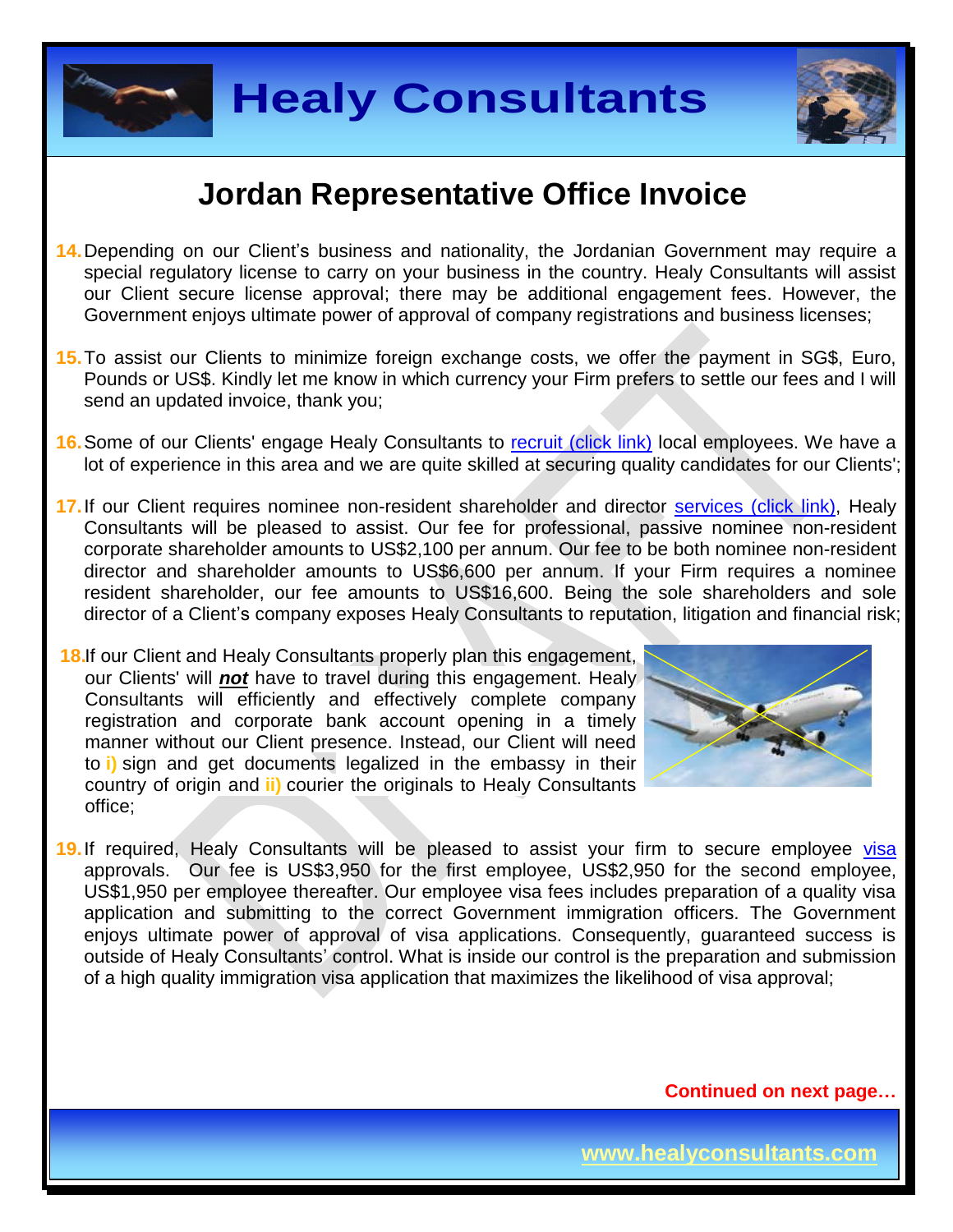



#### **Jordan Representative Office Invoice**

- **20.**Monthly, bi-monthly and mid-year Government tax obligations include **i)** monthly payroll reporting and **ii)** monthly social security reporting. If you need our help, Healy Consultants can complete monthly Government reporting for a monthly fee of US\$1,160. Healy Consultants monthly support will include **i)** receive in dropbox the monthly invoices/salary payslips from our client **ii)** label monthly bank statement transactions and **iii)** submission of monthly employee payroll reporting;
- **21.**During the engagement, shareholders and directors' documents may need to be translated into the local Arabic language; before the Government and Bank approves company registration and corporate bank account opening respectively. Consequently, our Client should budget for possible additional translation and embassy attestation fees. Either our Client or Healy Consultants can complete this administrative task;

As always, Healy Consultants will negotiate with all third parties to eliminate or reduce additional engagement costs. For transparency purposes, all third party fee payments will be supported by original receipts and invoices. Examples of possible third party payments include **i)** embassy fees **ii)** notary public costs **iii)** official translator fees;

- **22.**Some of our Clients' require an [immediate country](http://www.healyconsultants.com/turnkey-solutions/) solution. With this strategy, within a day Healy Consultants can supply our Client **i)** an existing dormant Jordan company number and **ii)** an already approved Jordan corporate bank account number and **iii)** a business address. Turnkey solutions are attractive to those entrepreneurs who wish to immediately close a country deal, sign a contract or invoice a customer;
- **23.**It is important our Clients' are aware of their personal and corporate tax obligations in their country of residence and domicile. Let us know if you need Healy Consultants help to clarify your local and international annual tax reporting obligations. As stipulated on our [business website](http://www.healyconsultants.com/) and in section 3 of our engagement letter, Healy Consultants will only commence the engagement following **i)** settlement of our fees and **ii)** completion and signing of our legal engagement letter;
- **24.**Healy Consultants will only incorporate your company after 75% of [due diligence documentation](http://www.healyconsultants.com/due-diligence/) is received by email. Healy Consultants will only open a corporate bank account after 100% of the Client's original due diligence documentation is received by courier;
- 25. During the annual renewal engagement with our Client, our in-house Legal and Compliance [Department \(click link\)](http://www.healyconsultants.com/about-us/key-personnel/cai-xin-profile/) reviews the quality and completeness of our Client file. Consequently, Healy Consultants may revert to our Client to ask for more up to date [due diligence documentation;](http://www.healyconsultants.com/due-diligence/)

**Continued on next page…**